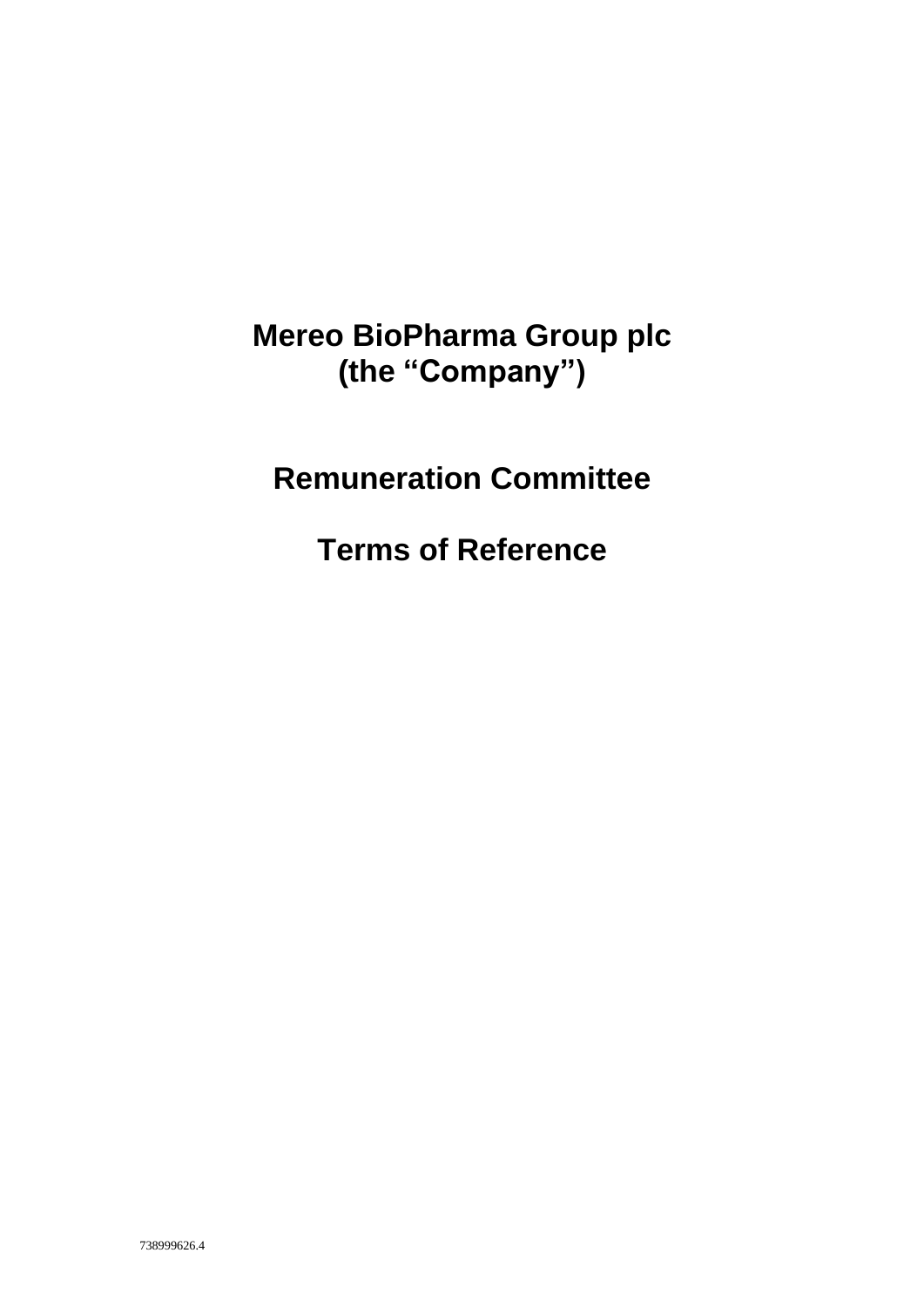## **Mereo BioPharma Group plc (the "Company")**

### **REMUNERATION COMMITTEE TERMS OF REFERENCE**

Reference to "the Board" shall mean the board of directors.

Reference to "the Committee" shall mean the Remuneration Committee.

The Committee was established by the Board on 19 October 2015.

These terms of reference were amended on 4 April 2019, 3 December 2020 (effective 18 December 2020),29 March 2021 and 18 March 2022.

#### 1. **Membership**

- 1.1 The Committee shall be made up of at least three members, all of whom shall be independent non-executive directors and an "independent director" as defined by Rule 5605(a)(2) of the listingrules of The Nasdaq Stock Market LLC ("Nasdaq") and otherwisemeet the applicable criteria for independence set forth in Rule 5605(d)(2) of Nasdaq, except as otherwise permitted byapplicable Nasdaq rules and as contemplated by paragraph 1.4. The chairman of the Board may also serve on the Committee as an additional member if he or she meets these requirements. Members of the Committee shall be appointed by the Board, on the recommendation of the nomination committee and in consultation with the chairman of the **Committee**
- 1.2 Only members of the Committee have the right to attend Committee meetings. However, other individuals such as the chief executive officer ("CEO"), other executives and external advisers may be invited to attend for all or part of any meeting asand when appropriate and necessary. The CEO may not be present during voting or deliberations on his or her compensation, but the Committee may, in its discretion, invite the CEO to be present during the approval of, or deliberations with respect to, other executive officer compensation.
- 1.3 Appointments to the Committee shall be for a period of up to threeyears which may be extended for further periods of up to three years provided the director still meets the criteria for the Committee.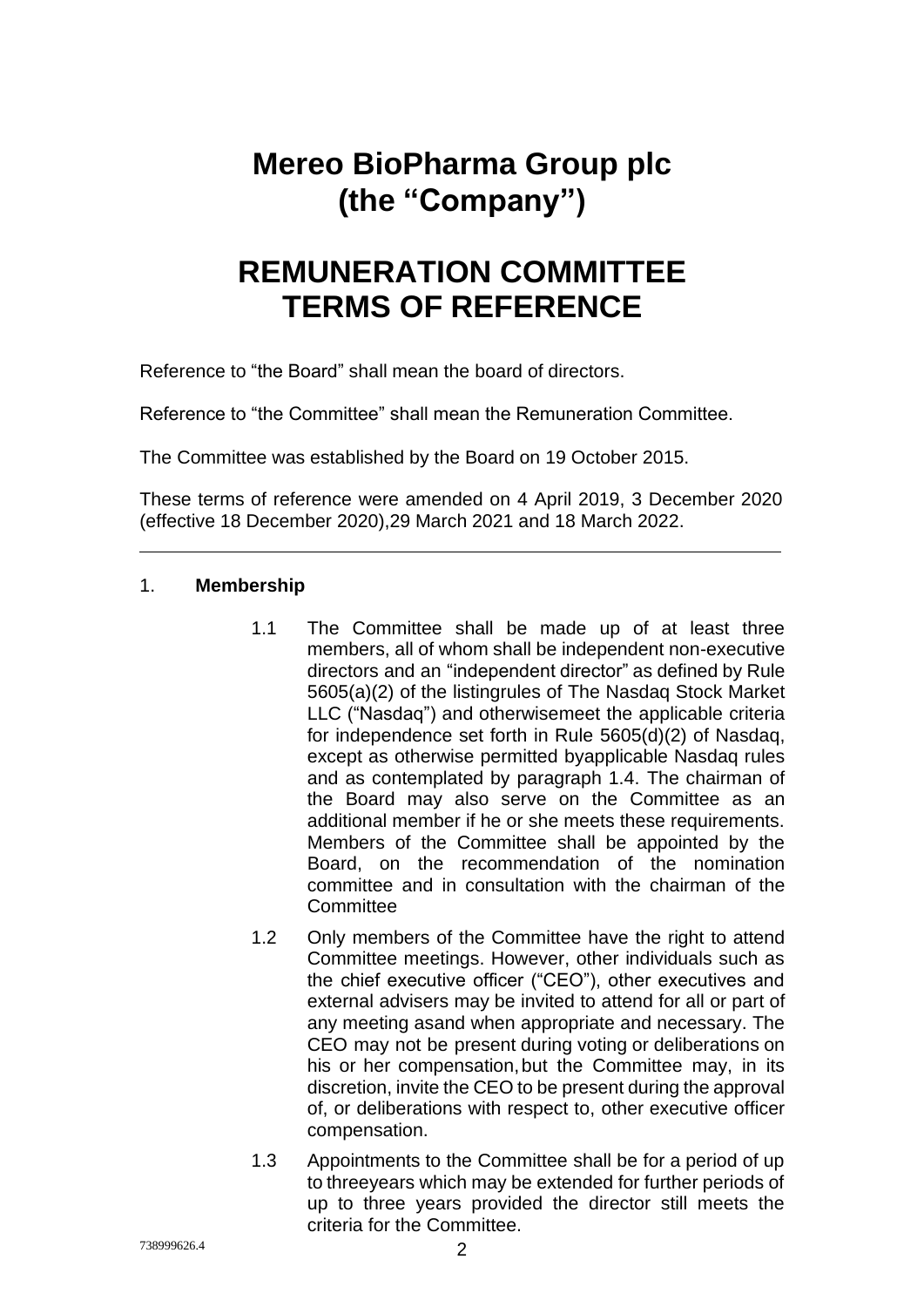- 1.4 One non-independent director who is not a current executive officer, employee or family member of an executive officer may serve on the Committee if the Board, under exceptional and limited circumstances, determines that membership on the Committee by that person is required by the best interests of the Company and its shareholders. If such a non-independent director is appointed in this manner, they should be identified either on or through the Company's website or in the annual report the nature of the relationship along with the reasons for using this exception. In addition, the Company must provide any disclosure required by Instruction 1 to Item 407(a) of Regulation S-K regarding its reliance on this exception. A member appointed under this exception may not serve longer than two years.
- 1.5 The Board shall appoint the Committee chairman who shall be anindependent non-executive director. In the absence of the Committee chairman and/or an appointed deputy, the remaining members present shall elect one of themselves to chair themeeting who would qualify under these terms of reference to be appointed to that position by the Board. The chairman of the Board shall not be chairman of the Committee.
- 1.6 The members of the Committee shall be set out in the annual report of the Company.

### 2. **Secretary**

The company secretary or their nominee shall act as the secretary of the Committee and will ensure that the Committee receives information and papers in a timely manner to enable full and proper consideration to be given to the issues.

#### 3. **Quorum**

The quorum necessary for the transaction of business shall be two members. A duly convened meeting of the Committee at which a quorum is present shall be competent to exercise all or any of the authorities, powers and discretions vested in or exercisable by the Committee.

#### 4. **Meetings**

The Committee shall meet at least twice a year and at such other times as the chairman of the Committee determines is necessary to carry out the responsibilities of the Committee.

#### 5. **Notice of Meetings**

Meetings of the Committee shall be summoned by the secretary of the Committee at the request of the Committee chairman. Unless otherwise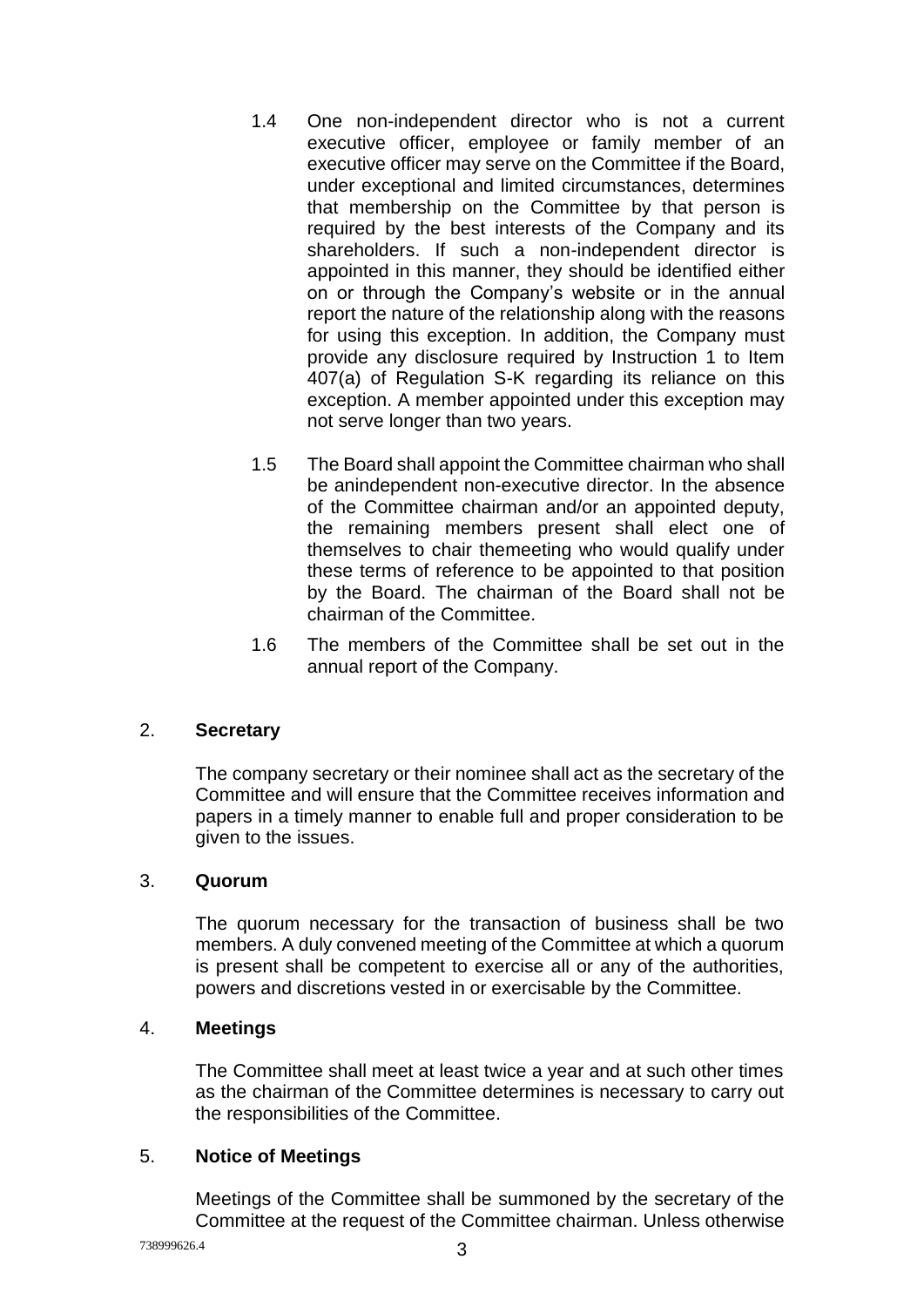agreed, notice of each meeting confirming the venue, time and date together with an agenda of items to be discussed, shall be forwarded to each member of the Committee, any other person required to attend and all other non-executive directors no later than three working days before the date of the meeting. Supporting papers shall be sent to Committee members and to other attendees, as appropriate, so as to allow a reasonable period of time (at the discretion of the Committee chairman) for the attendees to review the papers in advance.

#### 6. **Minutes of Meetings**

- 6.1 The secretary shall minute the proceedings and resolutions of allCommittee meetings, including recording the names of those present and in attendance.
- 6.2 Draft minutes of Committee meetings shall be circulated promptly to all members of the Committee, and, once agreed, to all members of the Board, unless in the opinion of the Committee chairman it would be inappropriate to do so.

#### 7. **Annual Meeting**

The Committee chairman should attend the annual general meeting to answer any shareholder questions on the Committee's activities.

#### 8. **Duties**

The Committee shall have overall responsibility for approving and evaluating all compensation programs, policies, and plans as they affect the CEO and other members of senior management and to carry out the duties detailed below for the parent company, major subsidiary undertakings and the group as a whole, as appropriate (and references to the Company shall be interpreted accordingly):

- 8.1 determine and agree with the Board upon the framework or broad policy for the remuneration the Company's chairman, CEO, any other executive directors, the company secretary and other members of senior management as it is designated to consider, including pension rights and any compensation payments. The remuneration of non-executive directors shall be a matter for theChairman and the CEO as the executive member of the Board. No director or manager shall be present or involved in any decisions as to their own remuneration;
- 8.2 in determining such policy, take into account all factors which it deems necessary including relevant legal and regulatory requirements. The objective of such policy shall be to ensure thatsenior management of the Company are provided with appropriate incentives to encourage enhanced performance andare, in a fair and responsible manner, rewarded for their individualcontributions to the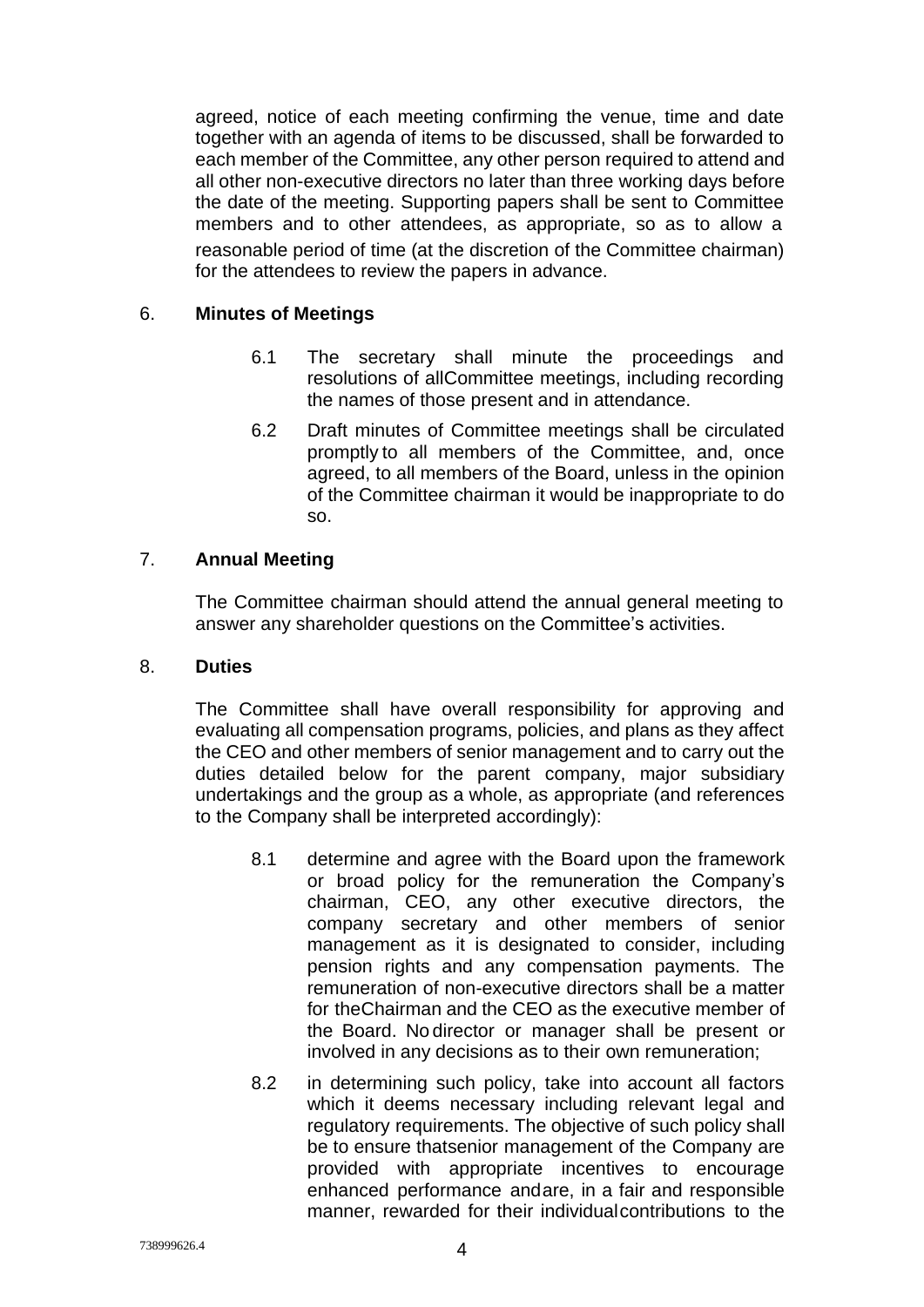success of the Company;

- 8.3 when setting remuneration policy for non-executive directors, review and have regard to the remuneration trend across the Company, especially when considering annual salary increases; Recommendations by the Committee on non-executive remuneration will be referred by the Committee to the Board for approval.
- 8.4 review the ongoing appropriateness and relevance of the remuneration policy;
- 8.5 approve the design of, and determine the performance measures and targets for the Company, and evaluate achievements against those targets any performance related pay schemes operated by the Company and approve the total annual payments made under such schemes;
- 8.6 review the design of all share incentive plans for approval by the Board and shareholders. For any such plans, determine each year whether awards will be made and, if so, the overall amount of such awards, the individual awards to senior management, the vesting terms and performance measures and targets (if any) to be used;
- 8.7 determine the policy for, and scope of, pension arrangements forthe CEO and each designated member of senior management;
- 8.8 ensure that contractual terms on termination of employment, and any payments made, are fair to the individual, and the Company, that failure is not rewarded and that the duty to mitigate loss is fully recognised;
- 8.9 periodically and as and when appropriate, review and approve the following as they affect the CEO and other members of senior management: (a) any employment agreements and severance arrangements; (b) any change-in-control agreements and severance protection plans and change-in-control provisions affecting any elements of compensation and benefits; and (c) any special or supplemental compensation and benefits for the CEO and other members of senior management and individuals who formerly served in those positions, including supplemental retirement benefits and the perquisites provided to them during and after employment;
- 8.10 Monitor the Company's compliance with the requirements of the Sarbanes-Oxley Act of 2002 relating to loans to directors and officers, and with all other applicable laws affecting executive compensation and benefits;
- 8.11 At least annually, review all incentive compensation arrangements for the purpose of assessing whether risks arising from the design or implementation of those arrangements do not encourage unnecessary risk-taking.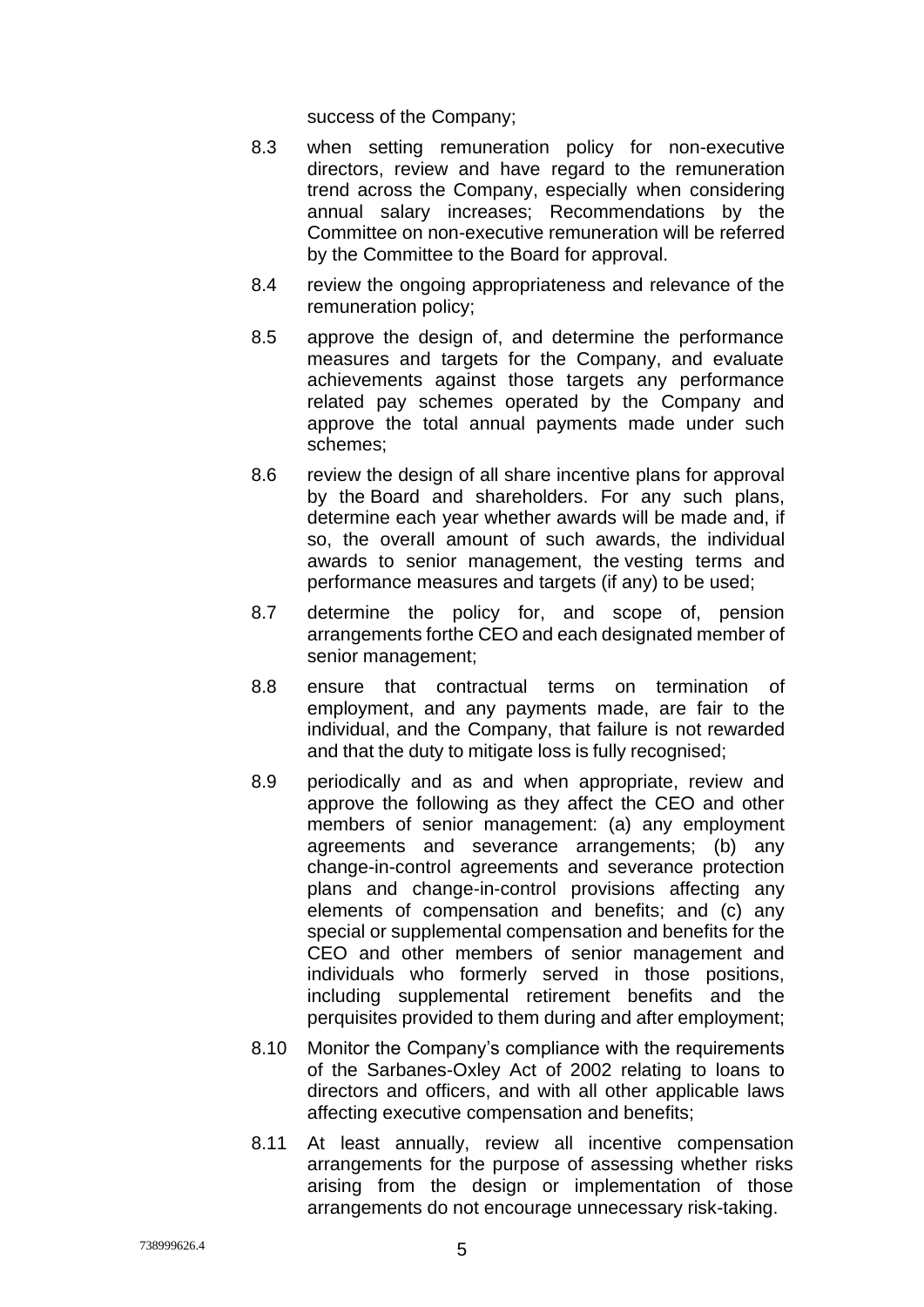- 8.12 At least annually, evaluate the performance of the Company's CEO and, in consultation with the CEO, the other members of senior management, in light of the Company's and individuals applicable goals and objectives;
- 8.13 within the terms of the agreed policy and in consultation with the chairman and/or CEO as appropriate, propose the total individual remuneration package of the chairman, the CEO and other members of the senior management including annual base salaries, bonuses, incentivepayments and share options or other share awards. Any revision of the CEO's remuneration package shall be reviewed by the Committee and following completion of such review will be recommended to the Board for approval;
- 8.14 in determining such packages and arrangements, give due regards to any relevant legal requirements;
- 8.15 oversee any major changes in employee benefits structures throughout the Company;
- 8.16 agree the policy for authorising claims for expenses from the chairman and directors;
- 8.17 ensure that all provisions regarding disclosure of remuneration including pensions are fulfilled;
- 8.18 be exclusively responsible for establishing the selection criteria, selecting, appointing and setting the terms of reference for any compensation consultants who advise the Committee after taking into consideration the factors relevant to advisor independence set forth in NASDAQ Listing Rule 5605(d)(3): and to obtain reliable, up-to-date information about remuneration in other companies of comparable scale and complexity. To help fulfil its obligations, the Committee shall have full authority to appoint compensation consultants and to commission or purchase any reports, surveys or information which it deems necessary, subject to any budgetary restraints imposed by the Board.
- 8.19 Annually review and reassess the adequacy of this charter.

#### 9. **Reporting Responsibilities**

- 9.1 The Committee chairman shall report to the Board on its proceedings after each meeting on all matters within its duties andresponsibilities.
- 9.2 The Committee shall make whatever recommendations to the Board it deems appropriate on any area within its remit where action or improvement is needed.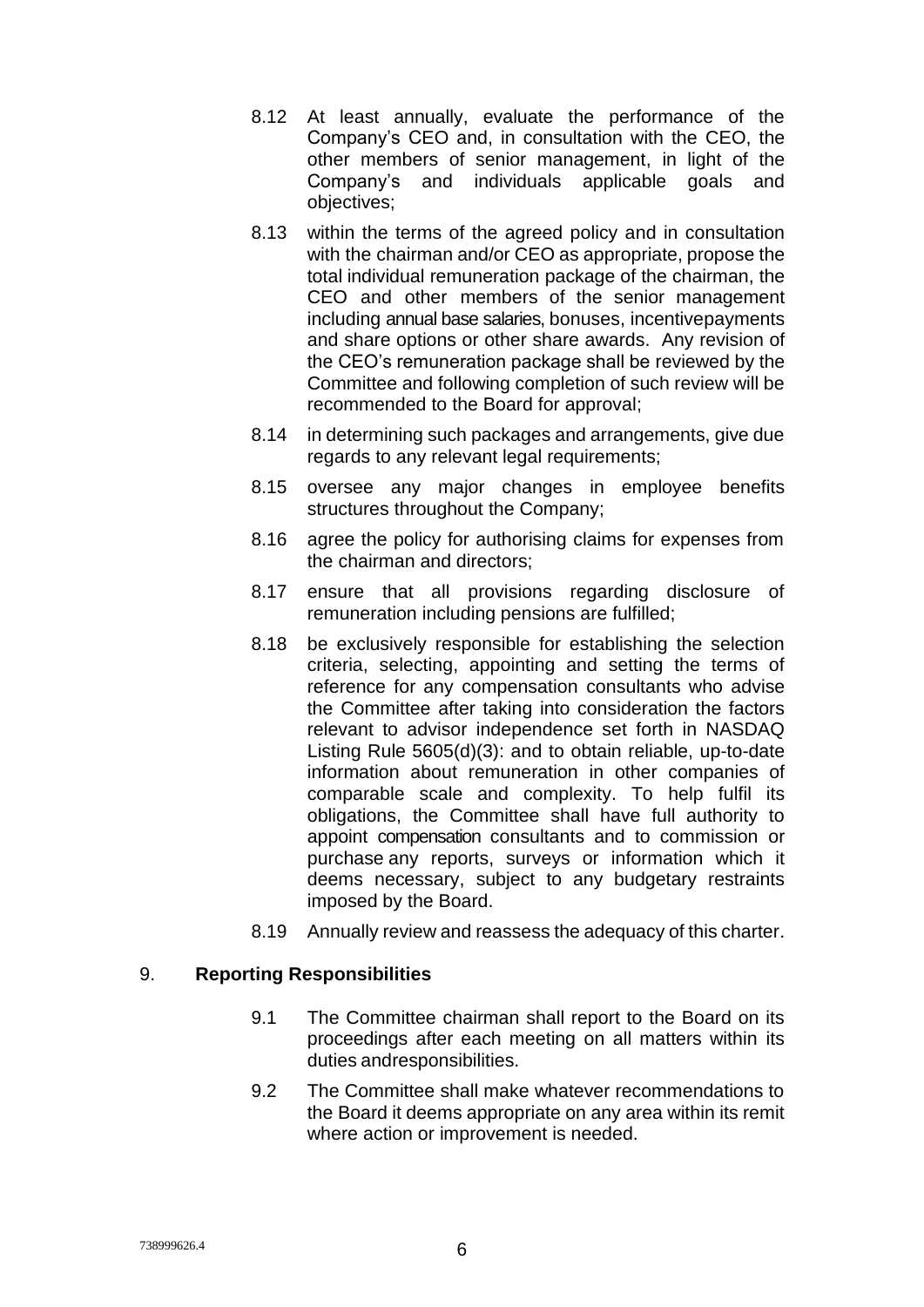- 9.3 The Committee should make available its terms of reference, explaining its role and the authority delegated to it by the Board. Where remuneration consultants are appointed, they should be identified in the annual report and a statement made as to whether they have any other connection with the Company.
- 9.4 Through the chairman of the Board, ensure that the Company maintains contact as required with its principal shareholders about remuneration.

#### 10. **Other**

The Committee shall:

- 10.1 have access to sufficient resources in order to carry out its duties, including access to the company secretariat for assistance as required;
- 10.2 have access to appropriate funding from the company, as determined by the Committee, for the payment of reasonable compensation to any advisors retained by the Committee;
- 10.3 be provided with appropriate and timely training, both in the formof an induction programme for new members and on an on-goingbasis for all members;
- 10.4 give due consideration to laws, regulations and any published guidelines or recommendations regarding the remuneration of directors of listed/non-listed companies and formation and operation of share schemes including but not limited to the Nasdaq rules, the rules and regulations of the U.S. Securities and Exchange Commission and any other applicable rules, as appropriate; and
- 10.5 at least once a year, review its own performance, constitution andterms of reference to ensure it is operating at maximum effectiveness and recommend any changes it considers necessary to the Board for approval.

#### 11. **Authority**

- 11.1 The Committee is authorised by the Board to seek any information it requires from any employee of the Company in order to perform its duties.
- 11.2 In connection with its duties, the Committee is authorised by the Board to retain or obtain the advice of, in its sole discretion and at the Company's expense, and provide appropriate funding to, acompensation consultant, legal counsel or other adviser. The Committee shall be directly responsible for the appointment, compensation and oversight of the work of any compensation consultant, legal counsel and other adviser retained by the Committee.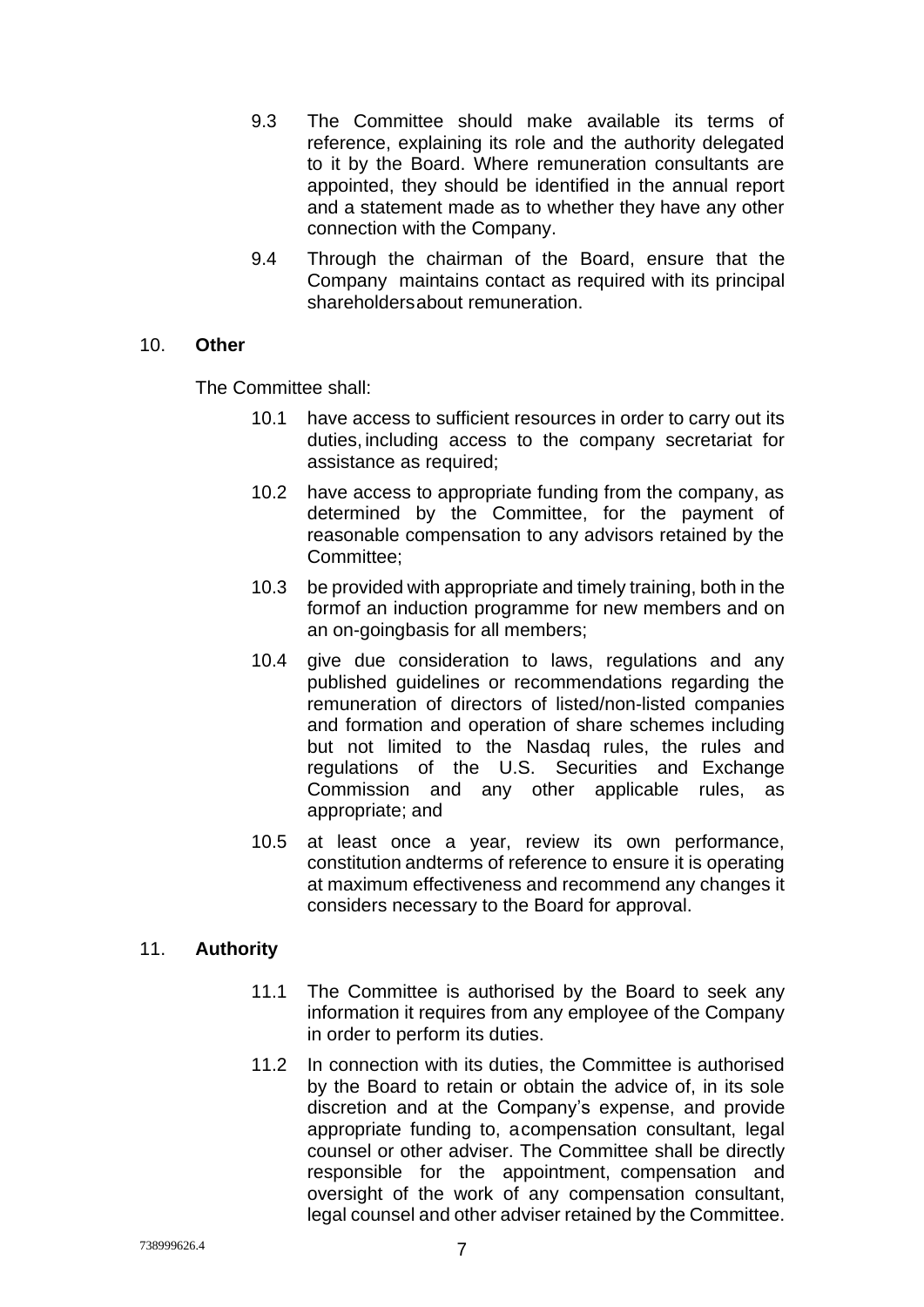11.3 In connection with retaining or obtaining the advice of such consultants, legal counsel and advisers, other than inhouse legal counsel, the Committee shall consider the factors affecting independence required by applicable laws.